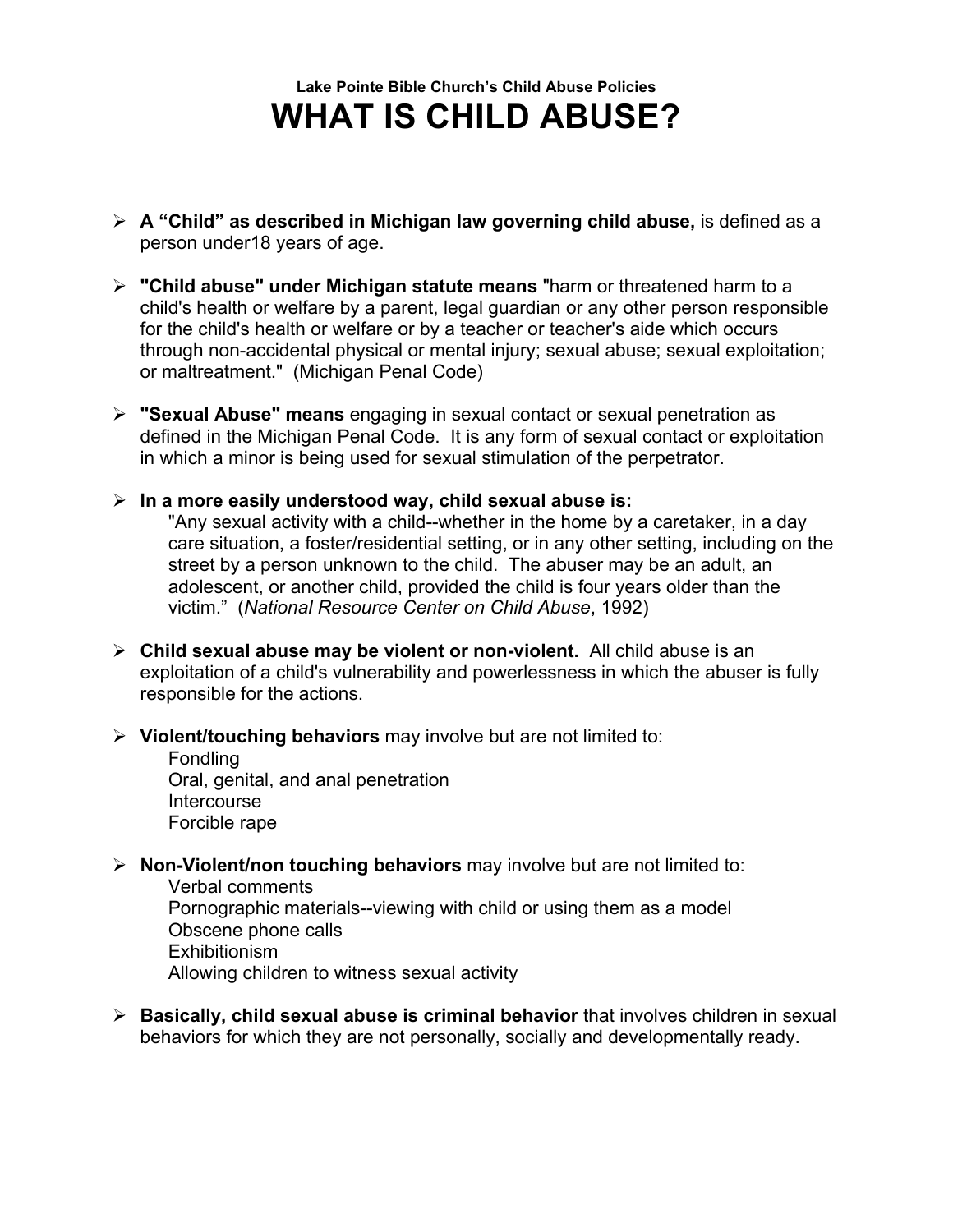### **POLICY FOR PROTECTION AND CARE OF MINORS at Lake Pointe Bible Church, Plymouth, MI**

At Lake Pointe Bible Church, our principles and beliefs require that we respect and protect all children. As a church we affirm that child abuse (whether sexual, physical, emotional, or verbal) is both sinful and criminal behavior, and so we hold to a zerotolerance policy. That is, if any staff or volunteer commits even one small abusive offence, they will no longer be allowed to minister in our church. It is our desire to provide a safe and healthy environment for all who are participants in our ministries. It is our policy to *screen* and *train* all workers in our children's and youth ministries in order to ensure this end.

### **SCREENING and TRAINING**

All persons who have a ministry with minors at Lake Pointe Bible Church must meet the following requirements:

- 1. Have attended Lake Pointe Bible Church for at least 6 months prior to working in any volunteer capacity in the church which involves minors. All persons working with minors will be placed by means of a screening process, including a training component dealing with the issues of child abuse.
- 2. Persons who are known to have committed previous acts of child abuse or criminal sexual misconduct shall not be allowed to work with minors.
- 3. Persons who have been victims of child abuse (identified through the screening process) will be requested to meet with an elder to determine a ministry role for which they are best suited.

### **REPORTING PROCEDURES**

All allegations of child abuse will be taken seriously. Reports will be handled in a prompt and confidential manner.

- 1. If abuse is observed, reported, or suspected, it must immediately be reported to a church elder and then to the child's parent(s) or guardian(s).
- 2. Under direction of the elder, an incident form (attached) shall be filled out and an investigation shall be initiated and completed.
- 3. Lake Pointe Bible Church will cooperate fully in any investigation of this matter by the police or the State of Michigan Child Protective Services.

### **RECOVERY**

The elders will coordinate efforts to obtain qualified counseling and support for all parties to assure, where possible, that the church serves as a redemptive community for all persons involved.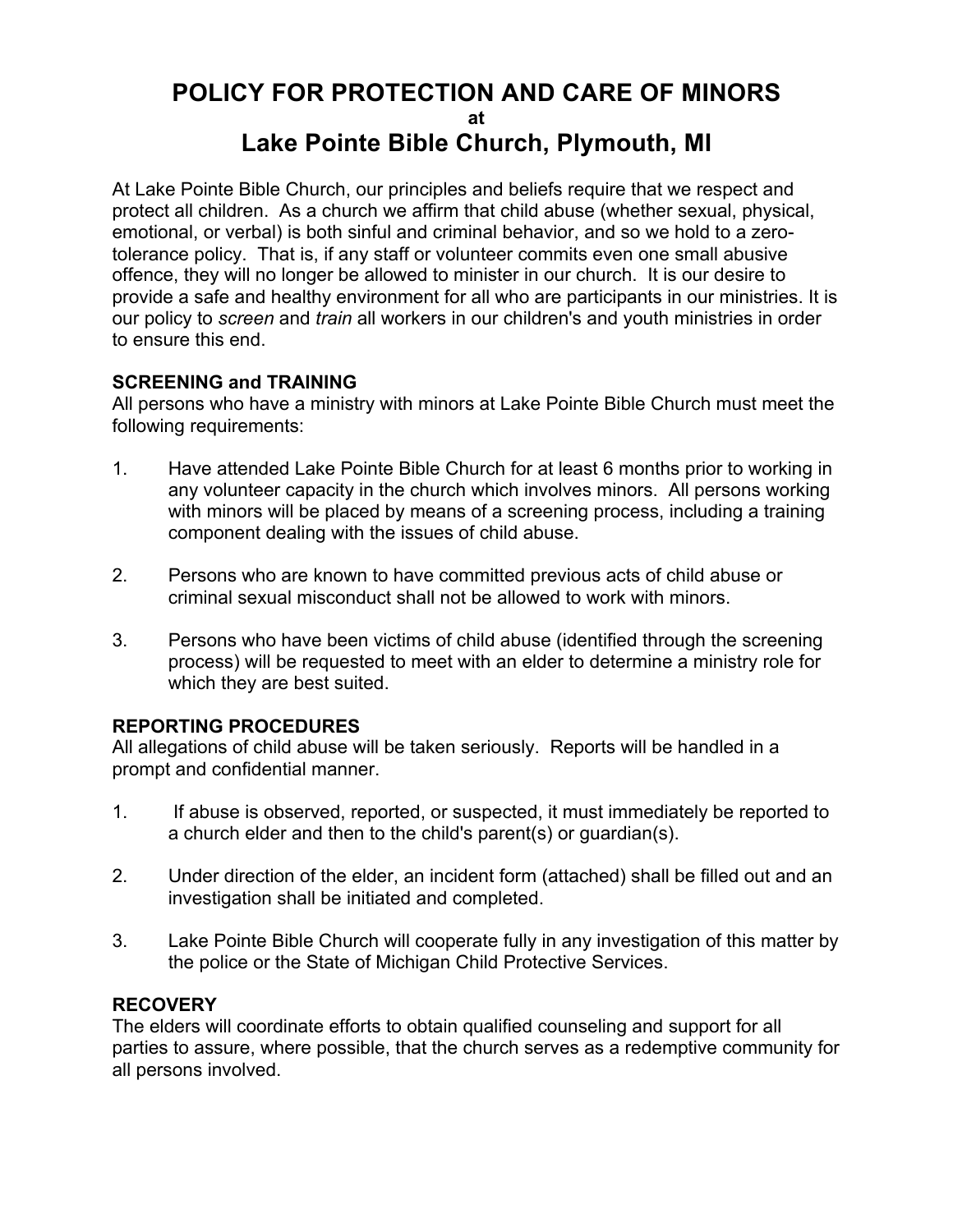# **Lake Pointe Bible Church POLICY STATEMENTS**

*These are the rules we will follow to prevent child abuse in our programs*

## **SUPERVISION OF CHILDREN**

- 1. In all LPBC children's ministries, we require **two adults in every classroom**, or an adult and a teen. If this ideal cannot be met, it is appropriate to have one adult and a roving supervisor. An adult is considered anyone 18 or over.
- 2. All classrooms used with minors must have **a door with a clear window** and must **never be locked**. During any children's program, classes may be visited randomly and unannounced by any elder, parent, or ministry leader.
- 3. All groups of minors involved in activities or trips must be **accompanied by at least two adults**. Certain exceptions to this minimum may be allowed: one-onone discipleship, counseling, or small group activities. Exceptions may only take place, however, *after notification and permission has been given by an elder and the minor's parent*. Discretion regarding time and place of activities should be used.
- 4. Workers should try **not to be alone** with any child/children at any time. If you are the first teacher in a room, ask a parent to stay until another teacher arrives. If this is not possible, try to stay in a visible location in the classroom.

# **BATHROOM PROCEDURES**

- 1. When first bringing an infant or toddler to Lake Pointe, the parent or guardian will be asked to sign a paper stating their preference regarding diaper changing. For parents who desire our workers to change a diaper, this should be done by a female adult worker. Remain where others may see you. Youth helpers and other parents should not assist.
- 2. If assisting a toddler in the nursery restroom, **leave the door slightly open** so that others can hear that everything is all right in the room. The child's privacy, however, needs to be protected.
- 3. **Only women** should assist children in the bathroom. No men or young people should take this responsibility.
- 4. In classrooms for children three years old and older, **no teacher should change diapers or soiled clothing**. If a child needs to be changed, the parent or child's caregiver should be contacted.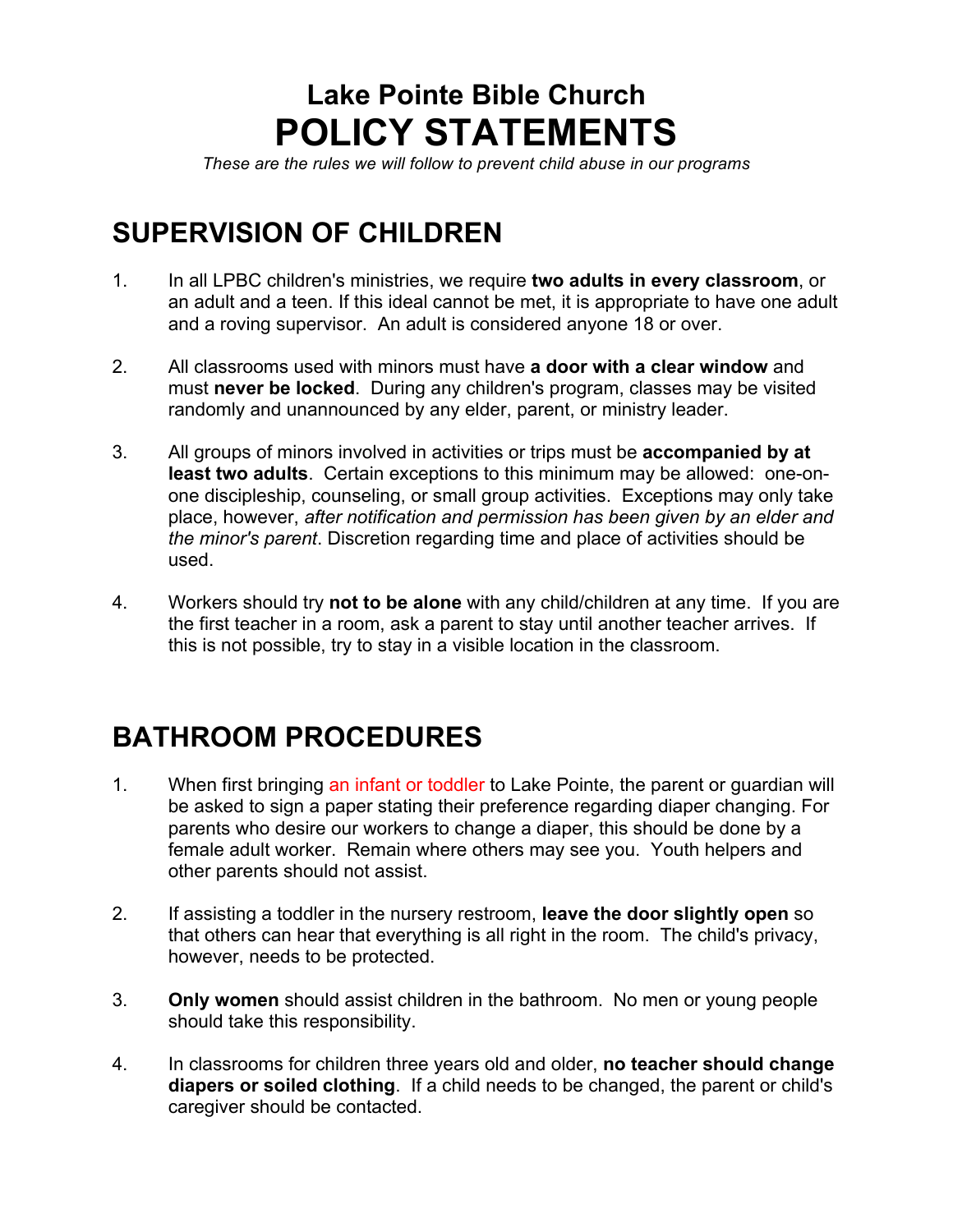5. Children should be encouraged to **use the restroom before class starts**. A teacher may choose to make a trip of the entire class to the restrooms. Individual restroom breaks during class should be discouraged. When a child age three through 3rd grade needs to use the restroom not contained in the classroom, a teacher should walk to the restroom with the child and wait in the hall. Open the door and ascertain that the restroom is empty, then allow the child to go in. If the child/children are in for an excessive amount of time or other reasons for suspicion become apparent, investigate and take appropriate action.

Appropriate action may involve requesting another adult's assistance, propping open the door with the stopper and/or requesting permission to enter for a quick look to monitor the situation. If entering, keep the outside door open but allow for the child's privacy needs. If a child is having difficulties with their clothing (buttons, belts, zippers, snaps, etc.), assist only in the presence of another adult.

6. For youth in grades 4-12, the **buddy system is recommended**, where two go to the restroom together. If a problem occurs, get another adult to go into the bathroom with you.

## **ADEQUATE PERSONNEL RATIOS**

An adequate number of adults will supervise all activities and programs. Supervision will also be maintained *before* and *after* all events until all children or youth are in the custody of their parents or someone assuming responsibility for them. We will strive for this teacher to child ratio:

| <b>AGE GROUP</b>       | <b>WORKER to CHILD RATIO</b> |
|------------------------|------------------------------|
| Ages 0-12 months       | 1.2                          |
| Ages 12-30 months      | 1:3                          |
| Ages 30 months-6 years | 1:5                          |
| Grades 1-3             | 1:6                          |
| Grades 4-6             | 1:8                          |
| Grades 7-12            | 1.8                          |

A two adult minimum should always be maintained.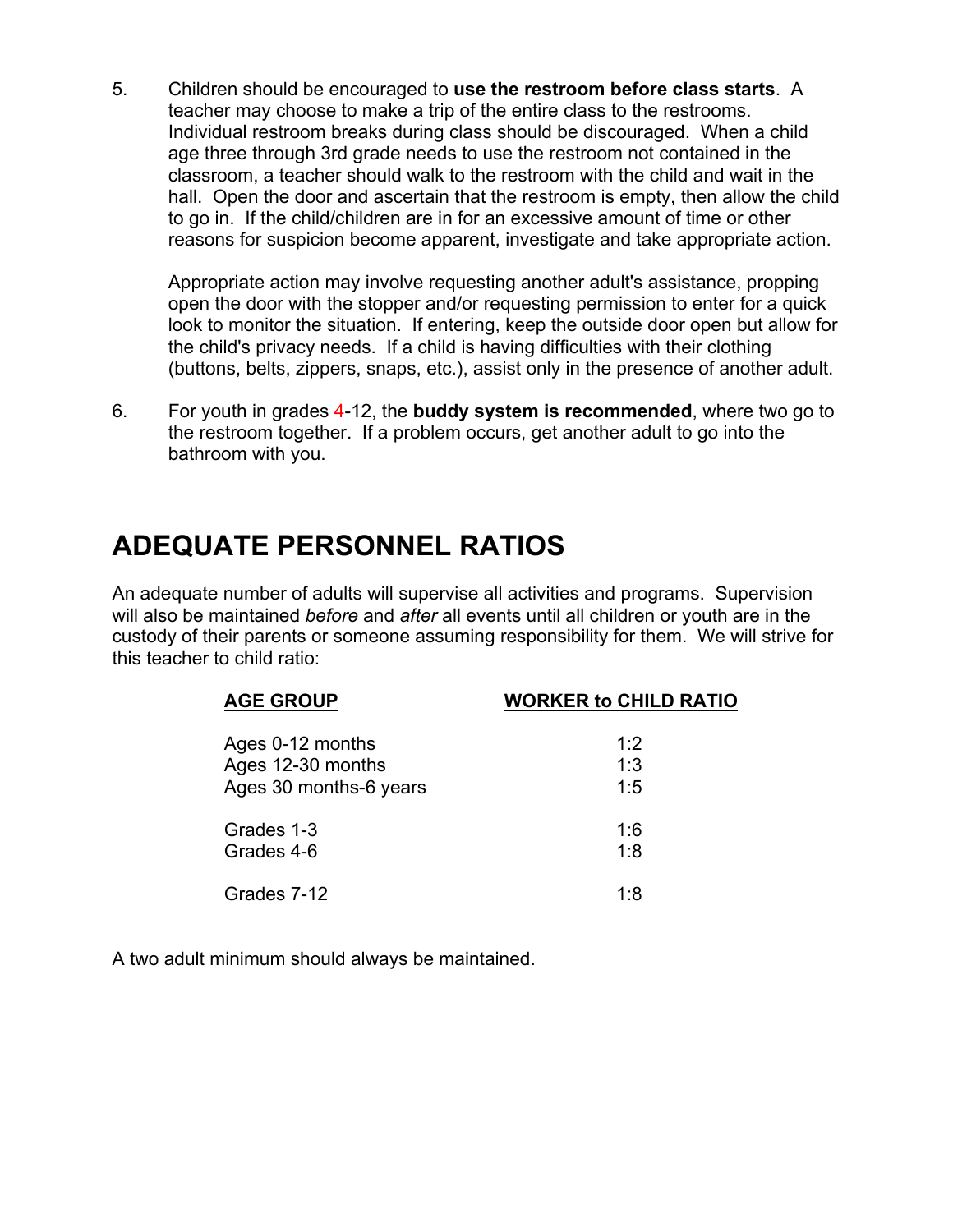# **DISCIPLINE OF CHILDREN**

- 1. **Corporal (physical) punishment or verbal abuse are never to be administered** by teachers or ministry workers to any child attending Lake Pointe Bible Church. This is in accordance with Michigan State Law.
- 2. Children attending Lake Pointe Bible Church are to be **made aware of existing rules** and the consequences which follow if such rules are broken.
- 3. With little ones, a **time-out chair is appropriate** if redirection fails. Older children should be separated from the group but not completely removed from the classroom. Never physically "manhandle" a child. Parents, in their protectiveness, can easily misunderstand someone else disciplining their child.
- 4. If unacceptable behavior occurs and the child has been warned that he/she is breaking the rules, then **parents are to be asked to come to the classroom**. A three-way conversation to discuss how to handle the problem should take place.
- 5. If such behavior occurs again after the above steps have been taken, then **the student is excused** from the classroom for the remainder of the day. No student is to be unsupervised at this time and must be taken to his/her parents.
- 6. If these procedures do not bring about correct behavior in the classroom, **two elders will be asked to intervene** with the parents of the child involved.
- 7. When handling a child, please **keep your hands in the "safety zones"** so that none of your actions will be misunderstood. **Rule of thumb:** Do not touch a child in areas that a bathing suit would cover.
- 8. Lake Pointe Bible Church will encourage parents to protect their own children by **picking them up promptly**, and keeping watch over them when they are not in class. Parental responsibility for their child is important.
- 9. **"Rough-housing" or unnecessary body contact is not to be allowed** at Lake Pointe Bible Church. Even if the child/young adult encourages it, parents and other adults can misinterpret.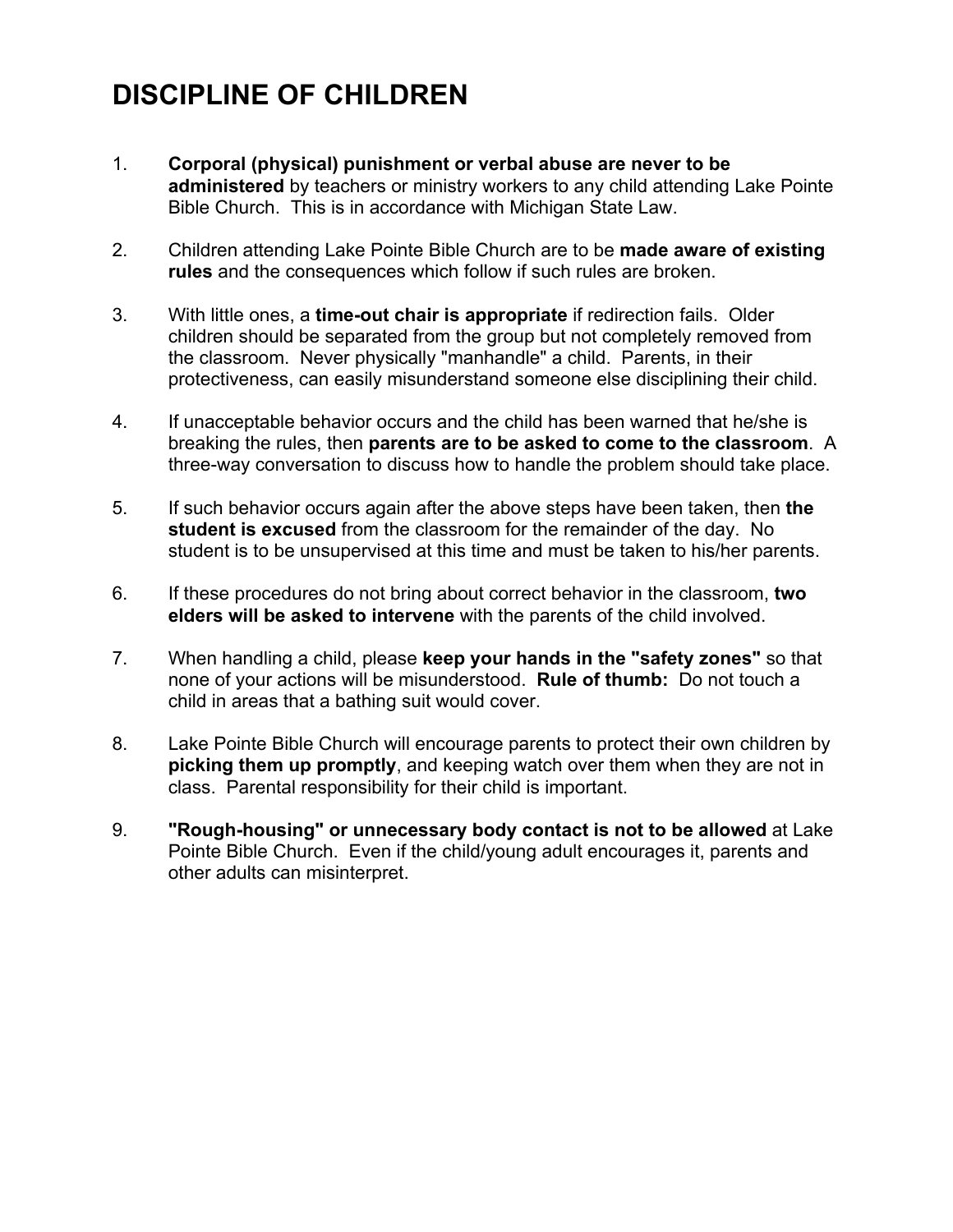## *LAKE POINTE BIBLE CHURCH* **APPLICATION FOR MINISTRY WITH MINORS**

| Name                                                                                                                                                                                                                                 |                                                      |                                                                                      |
|--------------------------------------------------------------------------------------------------------------------------------------------------------------------------------------------------------------------------------------|------------------------------------------------------|--------------------------------------------------------------------------------------|
| Last                                                                                                                                                                                                                                 | <b>First Executive State State State State State</b> | Middle                                                                               |
|                                                                                                                                                                                                                                      |                                                      |                                                                                      |
|                                                                                                                                                                                                                                      |                                                      |                                                                                      |
| Home Phone (Company Company Company Other Phone (Company Company Company Company Company Company Company Company Company Company Company Company Company Company Company Company Company Company Company Company Company Compa       |                                                      |                                                                                      |
|                                                                                                                                                                                                                                      |                                                      |                                                                                      |
|                                                                                                                                                                                                                                      |                                                      |                                                                                      |
|                                                                                                                                                                                                                                      |                                                      |                                                                                      |
| Are you a member of Lake Pointe Bible Church? $\Box$ Yes $\Box$ No                                                                                                                                                                   |                                                      |                                                                                      |
| If yes, how long you have been a member Years _________ Months ________________                                                                                                                                                      |                                                      |                                                                                      |
| Statement? $\Box$ Yes $\Box$ No                                                                                                                                                                                                      |                                                      | Have you reviewed and are you in agreement with Lake Pointe Bible Church's Doctrinal |
| Briefly describe what it means to you to be a Christian: <b>contrary the set of the set of the set of the set of the set of the set of the set of the set of the set of the set of the set of the set of the set of the set of t</b> |                                                      |                                                                                      |

List **name, contact person**, and **complete address** of other churches you have attended regularly during the past five years. List all previous church work involving children and youth.

| <b>Church Name</b><br><b>Contact Person/Address</b> | <b>Type of Work/Position</b> | <b>Dates</b> |
|-----------------------------------------------------|------------------------------|--------------|
|                                                     |                              |              |
|                                                     |                              |              |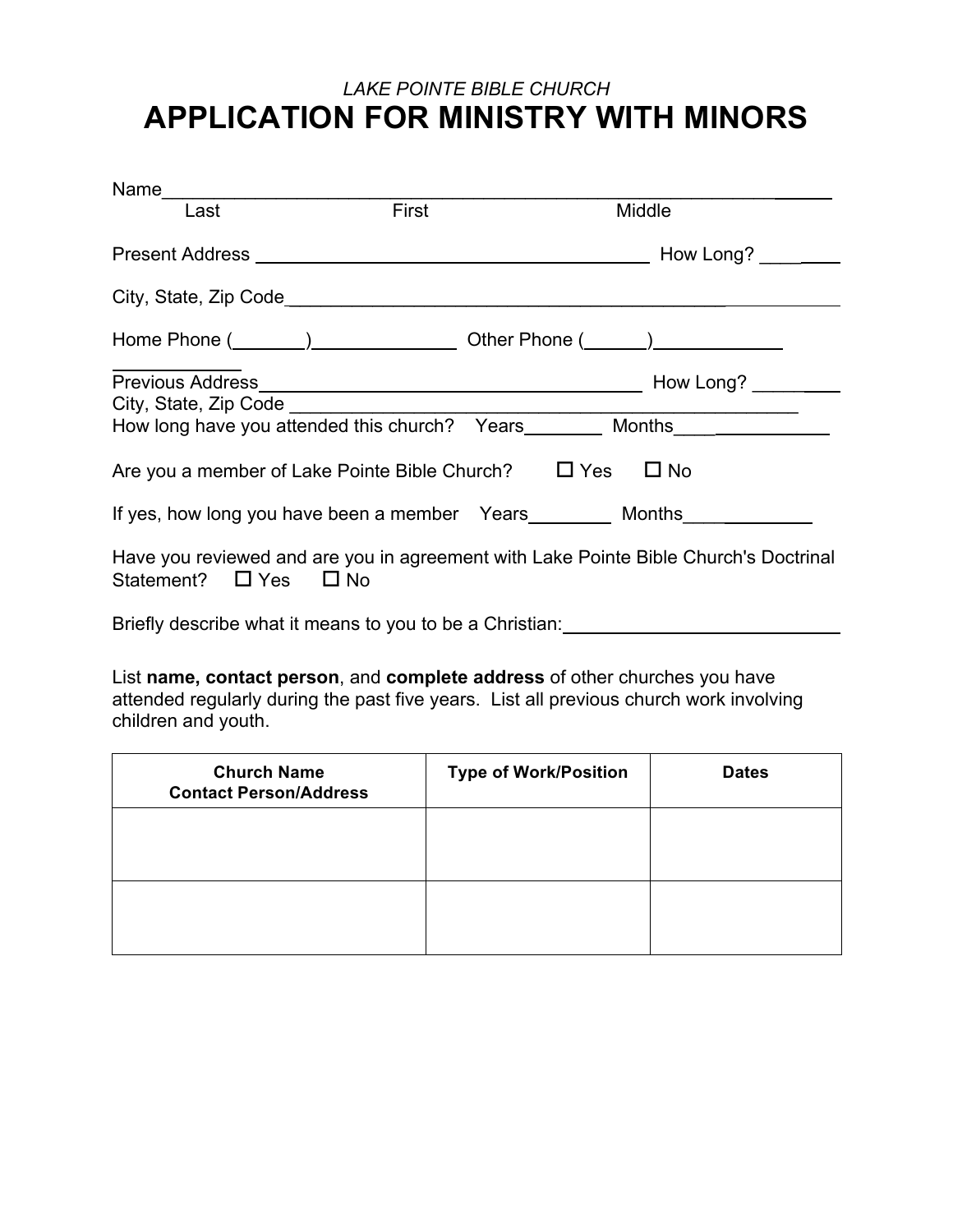List all previous non-church work involving children and youth:

| <b>Organization Name/Contact</b><br><b>Person/Complete Address</b> | <b>Type of Work/Position</b> | <b>Dates</b> |
|--------------------------------------------------------------------|------------------------------|--------------|
|                                                                    |                              |              |
|                                                                    |                              |              |
|                                                                    |                              |              |
|                                                                    |                              |              |

|                  | Please list any training, experience, or other factors that have prepared you for children |
|------------------|--------------------------------------------------------------------------------------------|
| or youth work: l |                                                                                            |
|                  | Please indicate the type of ministry you prefer:                                           |

|                                          |                                      | $\Box$ Nursery $\Box$ Toddlers $\Box$ Preschool $\Box$ Sunday School |                                       |  |  |
|------------------------------------------|--------------------------------------|----------------------------------------------------------------------|---------------------------------------|--|--|
|                                          | $\Box$ Middle School $\Box$ Sr. High |                                                                      | $\Box$ MOPS $\Box$ AWANA $\Box$ Other |  |  |
| Two Personal References (not relatives): |                                      |                                                                      |                                       |  |  |
| Name                                     |                                      | Name                                                                 |                                       |  |  |

Address Address\_\_\_\_\_\_\_\_\_\_\_\_\_\_\_\_\_\_\_\_\_\_\_\_\_

### **Personal Questions**

If you prefer, you may refuse to answer the following questions and choose instead to discuss them in confidence with a designated elder rather than answering them on this form.

\_\_\_\_\_\_\_\_\_\_\_\_\_\_\_\_\_\_\_\_\_\_\_\_\_

| Have you ever been accused, convicted of, or plead guilty to the crimes of child abuse   |
|------------------------------------------------------------------------------------------|
| and/or sexual molestation of a minor or criminal sexual misconduct? $\Box$ Yes $\Box$ No |
| If yes, give explanation with date(s); use separate sheet if necessary                   |
| Were you a victim of abuse or molestation as a minor? $\Box$ Yes $\Box$ No               |

As a church volunteer, do you agree to observe all Lake Pointe Bible Church policies regarding work with children or youth?  $\Box$  Yes  $\Box$  No

## **My Commitment to the Children's and Youth Ministry at Lake Pointe Bible Church**

To be signed by all ministry staff and volunteers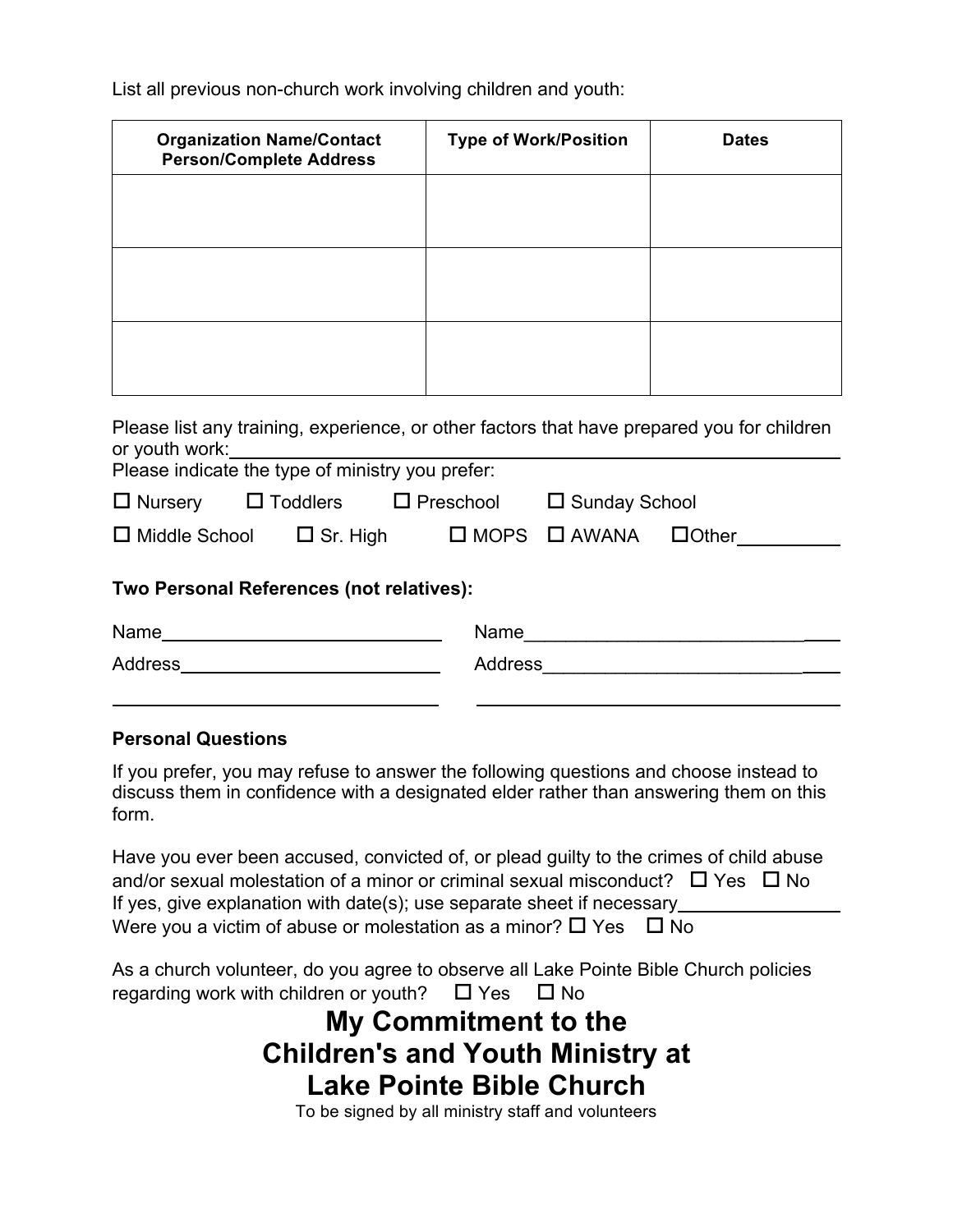I have trusted Jesus Christ as my personal Savior and am committed to live my life for Him. Because of my commitment to Jesus Christ, I choose to live an exemplary life in accordance with Scripture, and be a role model for the young people at Lake Pointe Bible Chapel.

I believe that the Bible is fully inspired by God without error and is the final authority in all matters of Christian life and doctrine. I desire to faithfully teach God's Word and live by it in all aspects of my ministry and Christian life.

I realize that in the ministry for which I am applying, I have the responsibility of guiding hearts and minds toward the person of Jesus Christ. I realize that being spiritually, emotionally, and physically able to be effective in this ministry is a requirement. If changes occur in my life and I can no longer live up to these commitments, I will inform the church leadership and step down from my position until I am able to again resume my ministry.

With support from the elders, leadership, and those in fellowship at Lake Pointe Bible Church, and my commitment to Jesus Christ, I give myself with a cheerful heart in ministry before God.

I have read the Child Protection Policy booklet for Lake Pointe Bible Church Children's and Youth Ministry Workers and agree to obey the guidelines outlined in it.

| <b>Full Name</b> |  |
|------------------|--|
| (Please Print)   |  |

Date / /

# **AUTHORIZATION FOR CRIMINAL RECORDS CHECK**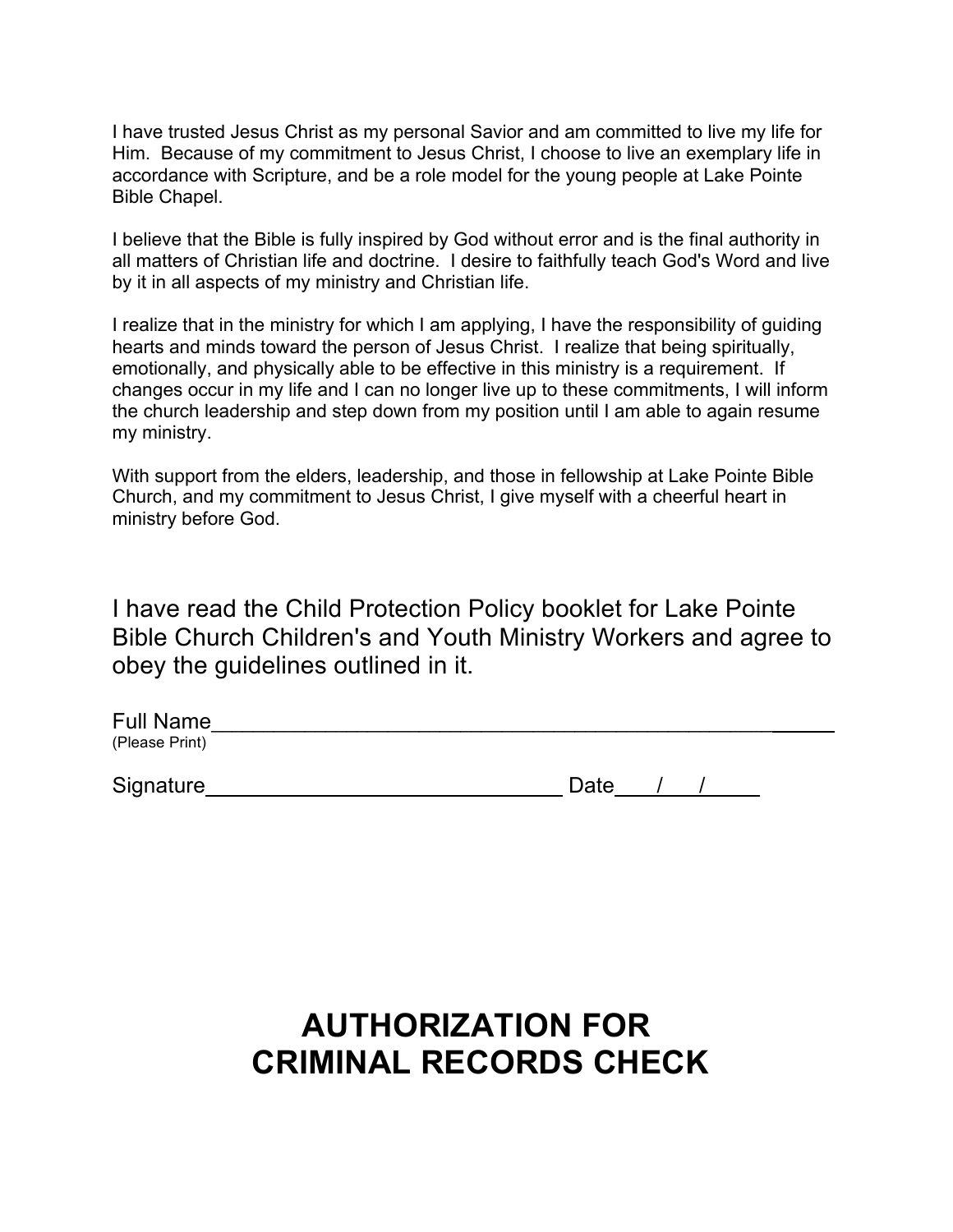By my signature below I hereby grant permission for the leadership of Lake Pointe Bible Church to pursue a criminal background check on me. I request that various police and governmental agencies release any information which pertains to any record of convictions contained in its files or in any criminal file maintained on me whether local, state, or national. I hereby release said police departments from any and all liability resulting from such disclosure. I understand that any unusual records found in my name will be revealed to and discussed with me for clarity and accuracy before any action is taken within Lake Pointe.

| <b>Print Name</b><br><u> 1980 - Jan Barnett, fransk politik (d. 1980)</u>      |                                                                                                                                        |
|--------------------------------------------------------------------------------|----------------------------------------------------------------------------------------------------------------------------------------|
|                                                                                |                                                                                                                                        |
|                                                                                | Print Maiden Name (if applicable) and any other names you may have gone by in the                                                      |
| Date of Birth <b>Date of Birth</b>                                             | Place of Birth<br><u> 1980 - Jan James James James James James James James James James James James James James James James James J</u> |
|                                                                                |                                                                                                                                        |
| <b>Social Security Number</b><br>(This will be blacked out after check is run) | Current Driver's License Number (and State)                                                                                            |
| <b>Current Address</b>                                                         |                                                                                                                                        |
|                                                                                | Today's date and the state of the state of the state of the state of the state of the state of the state of the                        |

Please return to your ministry leader at Lake Pointe.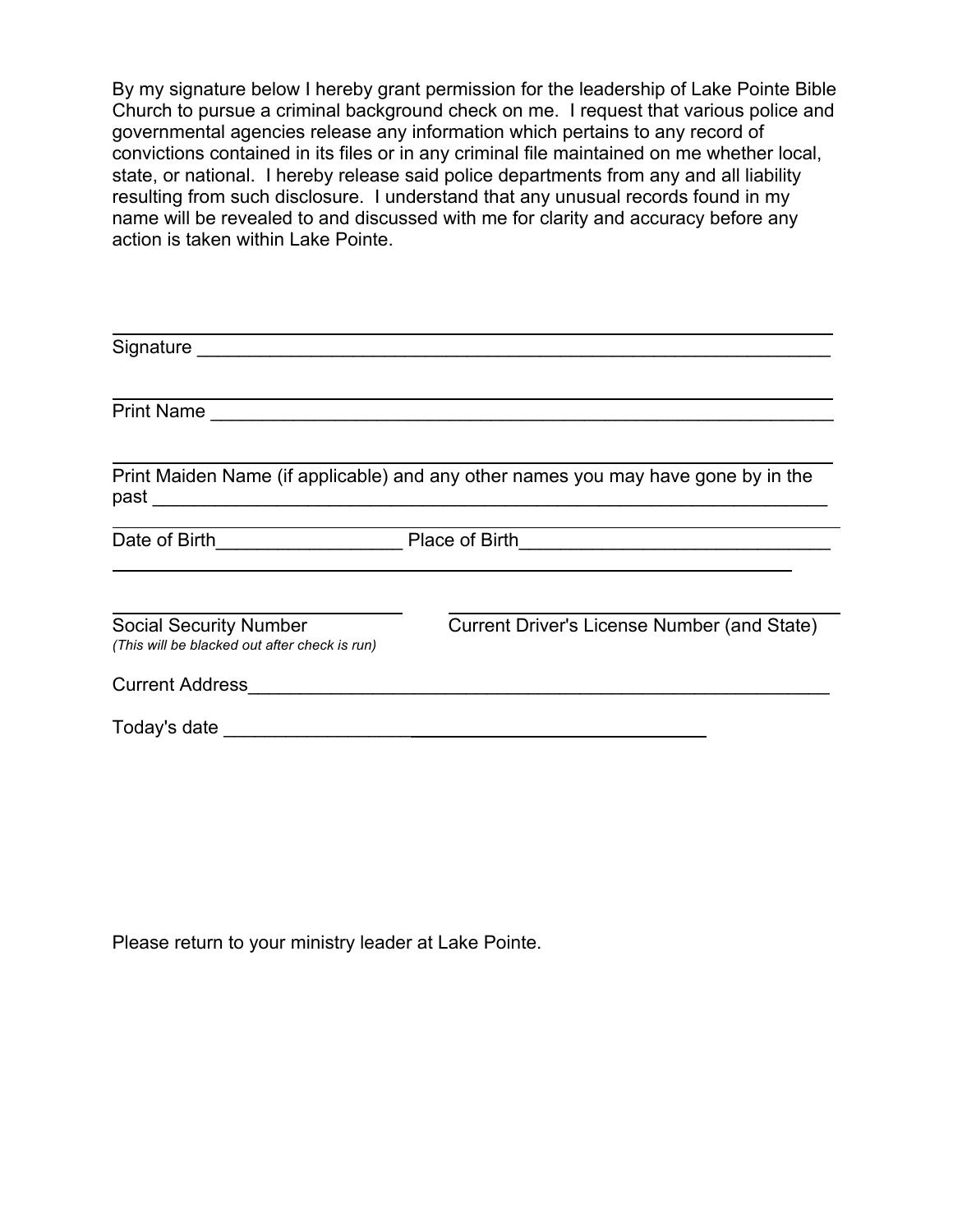## **AUTHORIZATION FOR RELEASE OF INFORMATION BY YOUR REFERENCES**

*Signing this form gives us permission to contact the references you listed on your application form.*

I authorize any references or churches listed in this application to give Lake Pointe Bible Church any information (including opinions) that they may have regarding my character and fitness for children or youth ministry.

In consideration of the receipt and evaluation of this application by Lake Pointe Bible Church, I hereby release any individuals, church, youth organization, charity, employer, reference or any other person or organization, including record custodians, both collectively and individually, from any and all liability for damages of whatever kind or nature which may at any time result to me, my heirs, or family, on account of compliance or any attempts to comply, with this authorization.

I waive any right that I may have to inspect any information provided about me by any person or organization in this application.

I further state that **I HAVE CAREFULLY READ THE FOREGOING RELEASE AND KNOW THE CONTENTS THEREOF AND I SIGN THIS RELEASE AS MY OWN FREE ACT.** This is a legally binding agreement which I have read and understand.

| Applicant's Signature |  |
|-----------------------|--|
| <b>Print Name</b>     |  |
| Date                  |  |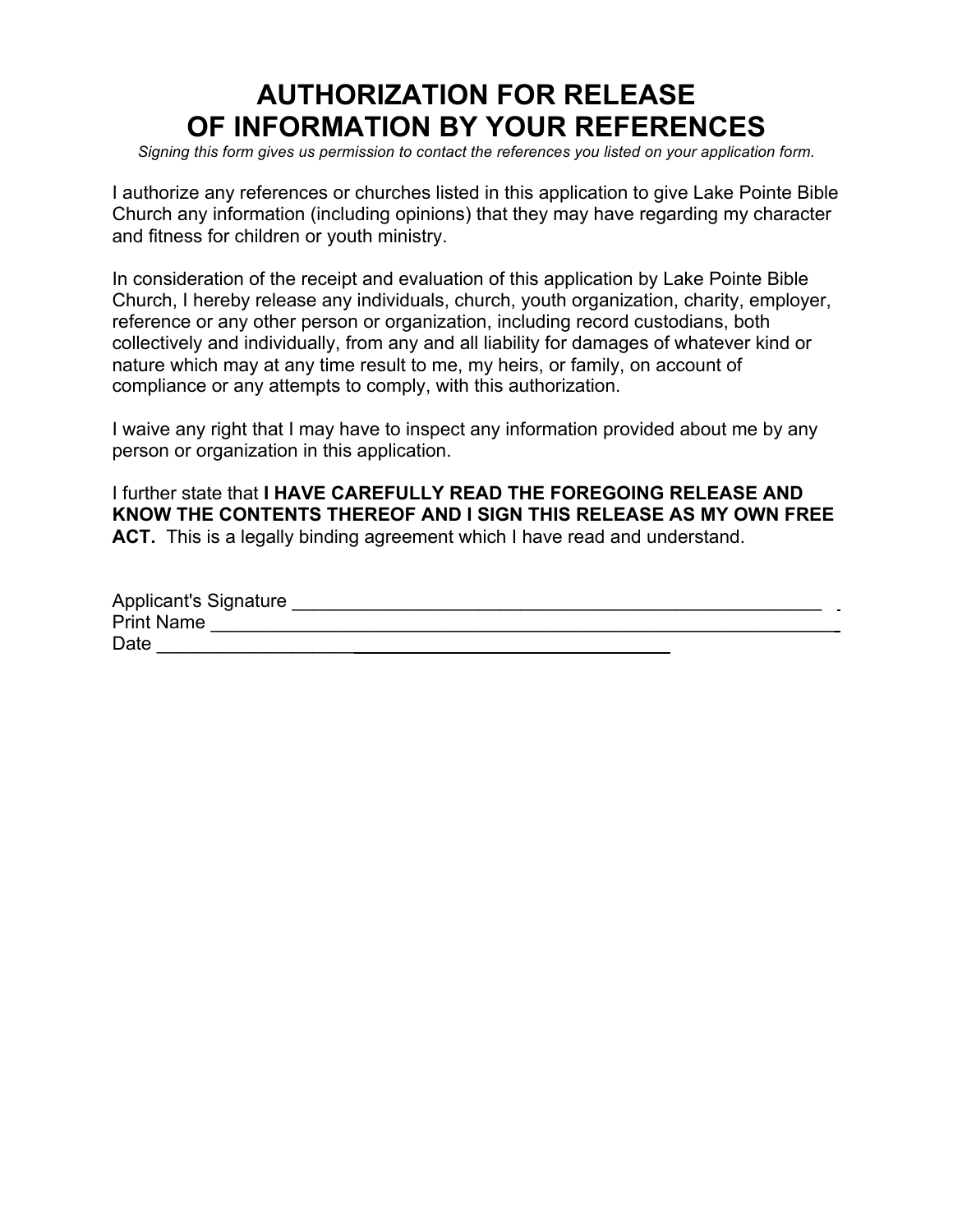#### **REFERENCE FORM FOR WORK WITH MINORS AT LAKE POINTE BIBLE CHURCH**

*This is the form that will be sent to the references you listed on your application*

Dear ,

We recently received an application from

to work with minors in a ministry here at Lake Pointe Bible Church. Your name was given as a reference. An authorization for release of information has been signed by the applicant, and all information given is by you is confidential. A self-addressed, stamped envelope is enclosed for your convenience to return your response.

What is your relationship with the applicant, and how long you have known him or her?

 $\overline{a}$ On a scale of 1 to 10 (with 1 being a low rating, and 10 being a high rating), please rate the applicant on each of the following characteristics.

|    | <b>Characteristic</b>            | Rating | <b>Comments</b> |  |
|----|----------------------------------|--------|-----------------|--|
| 1. | Dependability                    |        |                 |  |
| 2. | Ability to work well with others |        |                 |  |
| 3. | <b>Trustworthiness</b>           |        |                 |  |
| 4  | General attitude                 |        |                 |  |

Please state any personal feelings or information you have concerning this applicant pertinent to their personality, their history or experience with minors, or their potential future ministry with minors.

| Is there any reason you feel this applicant should not work with minors? $\Box$ No |  | $\sqcup$ Yes |  |
|------------------------------------------------------------------------------------|--|--------------|--|
| If yes, please explain:                                                            |  |              |  |
| <b>Signature of Person giving the reference</b>                                    |  |              |  |
| <b>Date</b>                                                                        |  |              |  |

Thank you for your time in answering this request.

Sincerely,

Lake Pointe Bible Church Credentials Secretary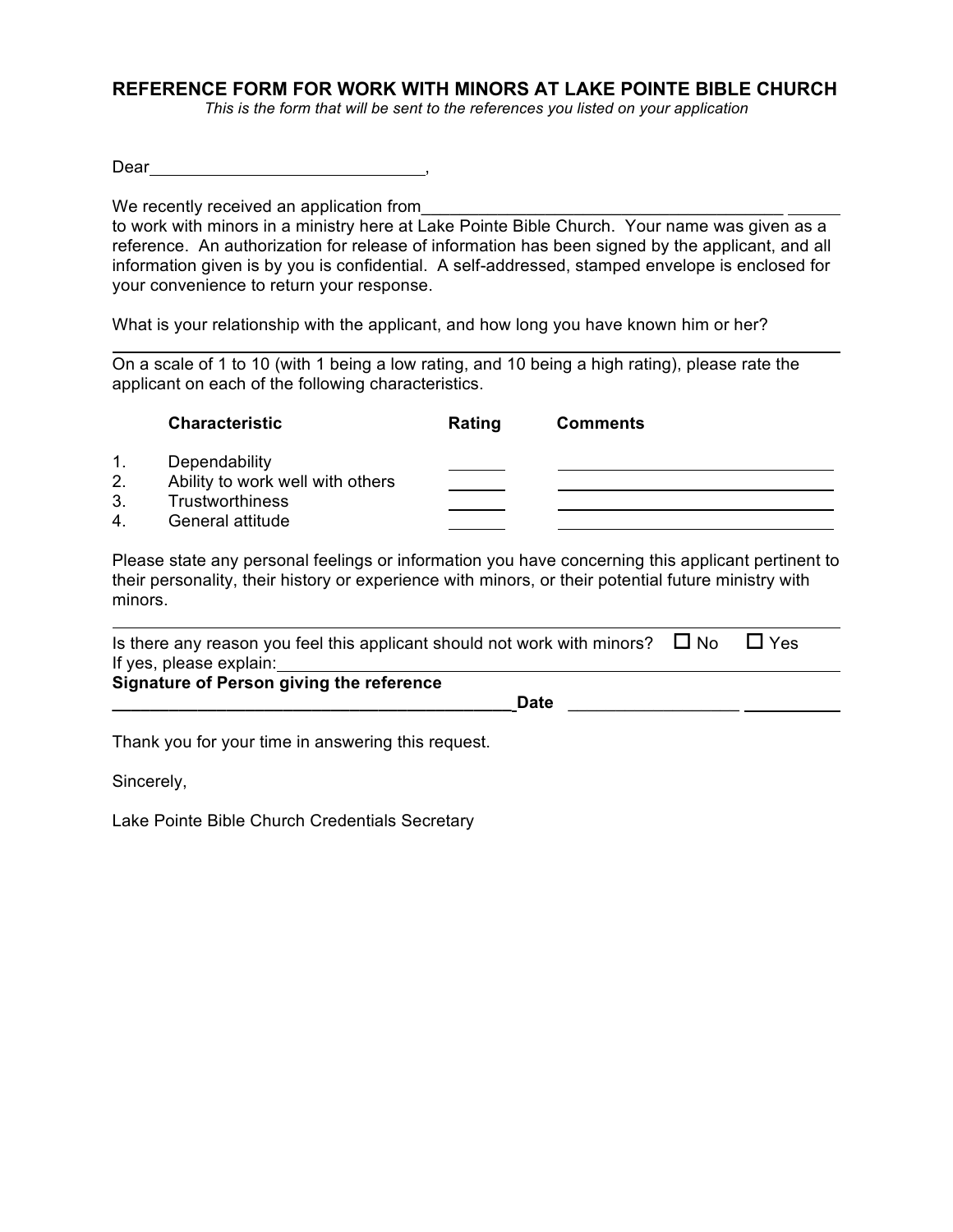## *LAKE POINTE BIBLE CHURCH* **INCIDENT REPORT FORM**

This form is to be used for collecting information if there is an allegation or observation of sexual abuse of if there is inappropriate or suspicious behavior.

|                                                                                                                                                                                                                                    |                                                    |        | Male Female |
|------------------------------------------------------------------------------------------------------------------------------------------------------------------------------------------------------------------------------------|----------------------------------------------------|--------|-------------|
| <b>Child's Age__________</b>                                                                                                                                                                                                       |                                                    |        |             |
| Date & Time of Incident                                                                                                                                                                                                            | <u> 1989 - John Stein, Amerikaansk politiker (</u> |        |             |
|                                                                                                                                                                                                                                    |                                                    |        |             |
| Specific Description of the Incident (use additional paper if necessary):                                                                                                                                                          |                                                    |        |             |
| Any Statements Made by Child Involved (use exact quotes even if childish words                                                                                                                                                     |                                                    |        |             |
|                                                                                                                                                                                                                                    |                                                    |        |             |
| <b>Responsive Action Taken:</b>                                                                                                                                                                                                    |                                                    |        |             |
| ,我们也不会有什么。""我们的人,我们也不会有什么?""我们的人,我们也不会有什么?""我们的人,我们的人,我们也不会有什么?""我们的人,我们的人,我们的人,<br>Signature(s) of Person(s) Describing Incident                                                                                                  |                                                    |        |             |
| Print                                                                                                                                                                                                                              |                                                    |        | Full        |
|                                                                                                                                                                                                                                    |                                                    |        |             |
|                                                                                                                                                                                                                                    |                                                    |        |             |
|                                                                                                                                                                                                                                    |                                                    |        |             |
| Signed <b>Date</b> 1 1                                                                                                                                                                                                             |                                                    |        |             |
| Print Full Name <u>experience</u> and the contract of the contract of the contract of the contract of the contract of the contract of the contract of the contract of the contract of the contract of the contract of the contract |                                                    |        |             |
| Signed                                                                                                                                                                                                                             |                                                    | Date__ |             |
| <b>Signature of Person Completing Incident Report Form</b>                                                                                                                                                                         |                                                    |        |             |
| Print Full Name                                                                                                                                                                                                                    |                                                    |        |             |
| Signed <b>Signed Signed Signed Signed Signed Signed Signed Signed Signed Signed Signed Signed Signed Signed Signed Signed Signed Signed Signed Signed Signed Signed Signed Signed</b>                                              |                                                    | Date   |             |